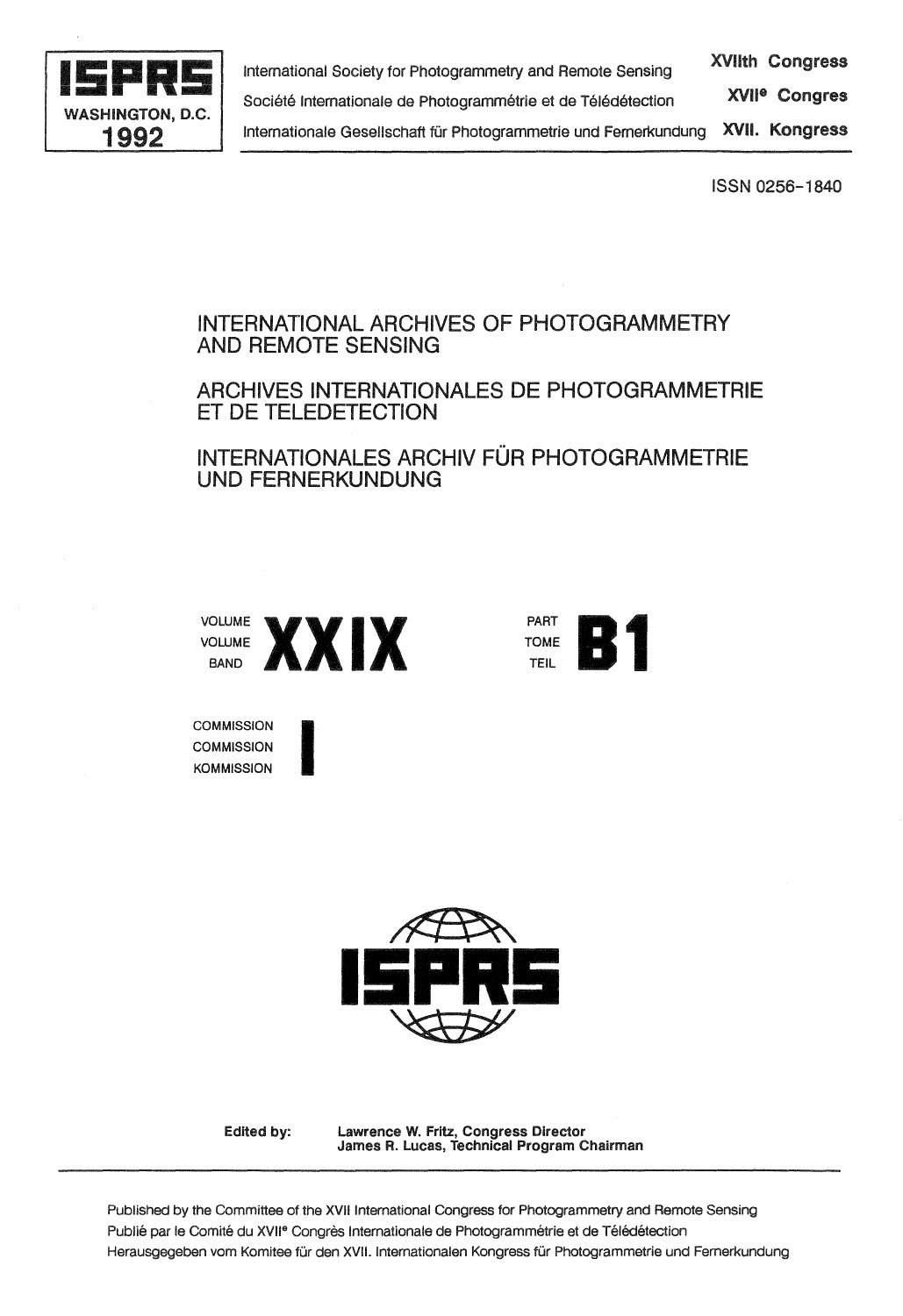## 1988-1992 ISPRS COUNCIL

| President                    | Kennert Torlegard (Sweden)   |
|------------------------------|------------------------------|
| <b>Secretary General</b>     | Shunji Murai (Japan)         |
| <b>Congress Director</b>     | Lawrence W. Fritz (USA)      |
| Treasurer                    | Keith Atkinson (UK)          |
| <b>First Vice President</b>  | Gottfried Konecny (Germany)  |
| <b>Second Vice President</b> | Ivan S. Katzarsky (Bulgaria) |

#### 1988-1992 TECHNICAL COMMISSION PRESIDENTS

|                 | Commission I - Primary Data Acquisition<br>Marcio N. Barbosa (Brazil)                                                                  |
|-----------------|----------------------------------------------------------------------------------------------------------------------------------------|
|                 | Commission II - Systems for Data Processing and Analysis<br>Klaus Szangolies (Germany)                                                 |
|                 | Commission III - Mathematical Analysis of Data<br>Li Deren (P.R. China)                                                                |
|                 | Commission IV - Cartographic and Data Base Applications of<br><b>Photogrammetry and Remote Sensing</b><br>Takeshi Hirai (Japan)        |
|                 | Commission $V -$ Close Range Photogrammetry and Machine Vision<br>Armin Gruen (Switzerland)                                            |
|                 | Commission VI - Economic, Professional and Educational Aspects of<br><b>Photogrammetry and Remote Sensing</b><br>John Badekas (Greece) |
| Commission VII- | Interpretation of Photographic and Remote<br><b>Sensing Data</b><br>Frank Hegyi (Canada)                                               |

#### VOLUME XXIX PART B

Produced by the American Society for Photogrammetry and Remote Sensing<br>through the efforts of: L.W. Fritz, Congress Director L.W. Fritz, Congress Director J.R. Lucas, Technical Program Chairman L.H. Perry, Technical Program Data Base D.F. Hemenway, Jr., Publication Copies of individual volumes and complete sets of the ISPRS *Volume XXIX, International Archives of Photogrammetry and Remote Sensing* may be obtained from: American Society for Photogrammetry and Remote Sensing 5410 Grosvenor Lane, Suite 210 Bethesda, MD 20814-2160 USA Phone:  $+1-301-493-0290$ FAX: + 1-301-493-0208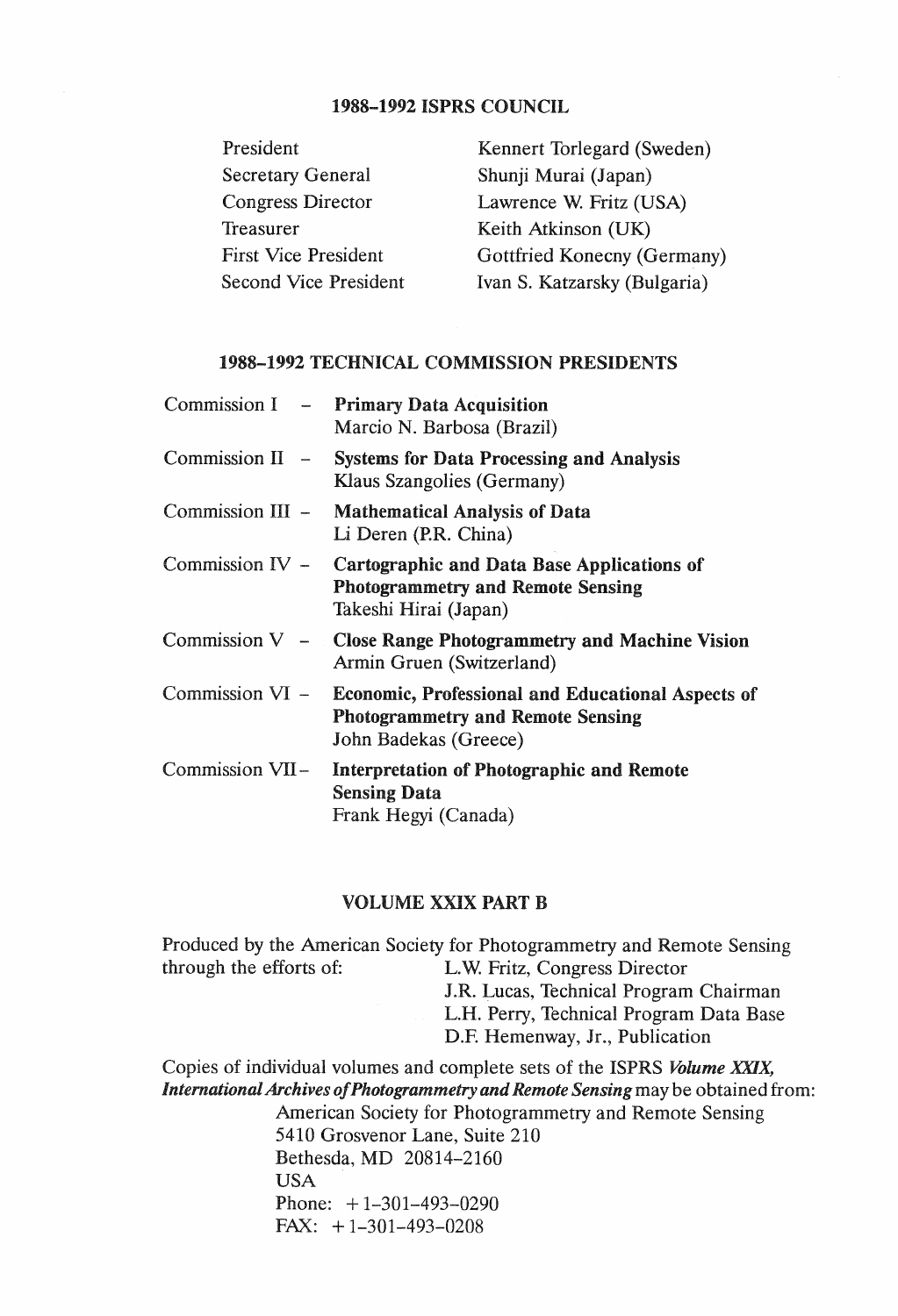#### TABLE OF CONTENTS

## VOLUME XXIX, PART Bl

#### THE INTERNATIONAL ARCHIVES OF PHOTOGRAMMETRY AND REMOTE SENSING

### ISPRS COMMISSION I - PRIMARY DATA ACQUISITION

| Optimal Digitization Steps for Usual Film Material                                                 |              |
|----------------------------------------------------------------------------------------------------|--------------|
| Hermann Diehl (GERMANY)                                                                            | $\mathbf{1}$ |
| Automated Water Finders for Radar Imagery                                                          |              |
| Pi-Fuay Chen (USA), et al.                                                                         | $\mathbf{7}$ |
| Requirements for Earth Observation in Tropical and Subtropical Zones<br>from Low Inclination Orbit |              |
| Werner Kirchhof (GERMANY), et al.                                                                  | 14           |
| NASA Remote Sensing Data Policy                                                                    |              |
| Lisa Robock Shaffer (USA)                                                                          | 21           |
| An International Remote Sensing System: A Possibility                                              |              |
| Adigun A. Abiodun (UNITED NATIONS)                                                                 | 25           |
| Symmetry of the MTF of Aerial Cameras                                                              |              |
| H. Juhani Hakkarainen (FINLAND)                                                                    | 30           |
| The Camera Lenses for HS2323 Aerial Camera of JOIF                                                 |              |
| Li Can Cheng (CHINA)                                                                               | 38           |
| Aviphot B & W Films Sensitization and MTF                                                          |              |
| Wilfried Bahnmüller (GERMANY)                                                                      | 41           |
| A Flexible Digital Wide-Angle Optoelectronic Stereo Scanner                                        |              |
| Dieter Oertel (GERMANY), et al.                                                                    | 44           |
| Ultra-light Aircraft Low Altitude Aerophotography                                                  |              |
| Zhang Xin (CHINA), et al.                                                                          | 50           |
| Microlight Aircraft for Large-Scale Aerial Surveying                                               |              |
| V. G. Afremov (RUSSIA), et al.                                                                     | 56           |
| The Differential Brightness Measurement and the Exposure System of                                 |              |
| Aerial Photography                                                                                 |              |
| Yang Ke (CHINA)                                                                                    | 61           |
| Appropriate Pixel Size for Orthophotography<br>Hans-Peter Bähr (GERMANY)                           | 64           |
| Subjective vs. Objective Image Quality                                                             |              |
| Anders E. Boberg (SWEDEN)                                                                          | 73           |
| The Trial of Alternative Methods in Large Scale, Low Altitude Aerial                               |              |
| Photography for Field Monitoring in Forestry                                                       |              |
| Lodovico Gherardi (ITALY), et al.                                                                  | 79           |
| Hochauflösende Photographie mit der Contax RTS III - Messkammer mit                                |              |
| Filmansaugung                                                                                      |              |
| Franz-Josef Heimes (GERMANY), et al.                                                               | 88           |
| Relationship Between Format and Resolution of Metric Camera and                                    |              |
| Mapping Accuracy                                                                                   |              |
| Chang Ninghua (CHINA)                                                                              | 96           |
| Thoughts on Standard-Related Activities in ISPRS Commission I(IP)                                  |              |
| Hartmut Ziemann (SWEDEN)                                                                           | 100          |
| Evaluation of Aerial Photographs Taken by Forward Motion                                           |              |
| Compensation Cameras                                                                               |              |
| Sergei S. Nekhin (RUSSIA), et al.                                                                  | 107          |
| Sensitometric Aspects in Aerial Photography - A Study                                              |              |
| Guntur S. Kumar (INDIA)                                                                            | 112          |
| Test-Field and Self-Calibration of Fiducial Marks                                                  | 118          |
| Kennert Torlegård (SWEDEN)<br>Applied Formulae for Accurate Calibration of Aerial Photogrammetric  |              |
| Cameras                                                                                            |              |
| Wang Yuwei (CHINA)                                                                                 | 124          |
| The Camera Experiments HRSC and WAOSS on the Mars 94 Mission                                       |              |
| Jörg Albertz (GERMANY), et al.                                                                     | 130          |
| Optoelectronic Imaging Spectrometers:<br>German Concepts for                                       |              |
| Remote Sensing                                                                                     |              |
| Eberhard Bach (GERMANY), et al.                                                                    | 138          |
|                                                                                                    |              |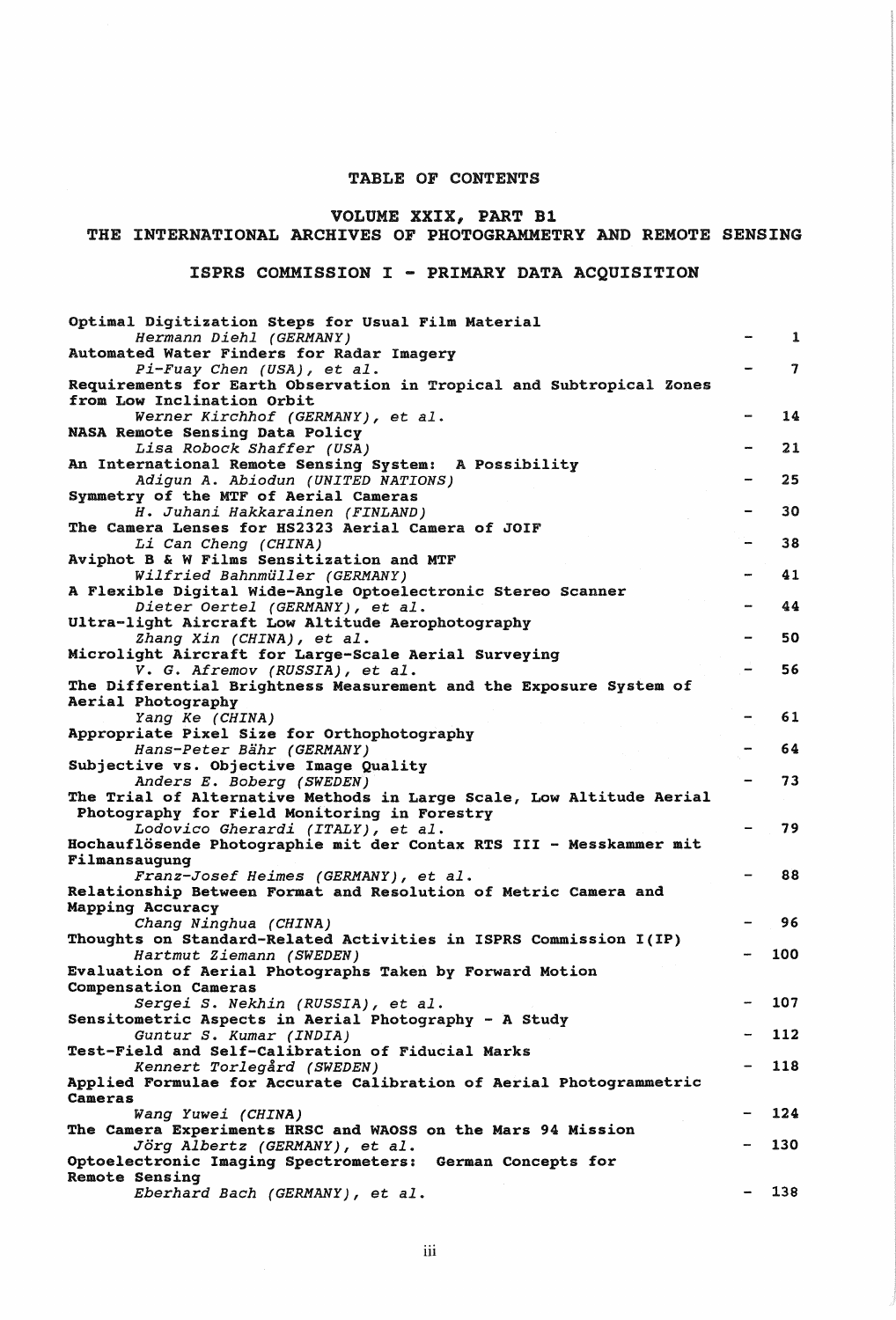| Calibration Results for the Field Portable Thermal Infrared                                                         |     |
|---------------------------------------------------------------------------------------------------------------------|-----|
| Spectrometer (THIRSPEC)<br>Benoit Rivard (CANADA), et al.                                                           | 145 |
| The Study of Multispectral Images from Existing Primary Color<br>Filters                                            |     |
| Hsing-Wei Lee (CHINA-TAIPEI), et al.                                                                                | 152 |
| An International Opportunity for an Orbital Imaging System(IP)<br>Donald L. Light (USA)                             | 158 |
| New Satellite Data with High Ground Resolution from the Space                                                       |     |
| Complex MIR and Other Platforms (IP)<br>V. Liebig (GERMANY), et al.                                                 | 167 |
| The Airborne Data Acquisition and Registration (ADAR) System 5000:                                                  |     |
| A CCD-Based System for High Resolution Multispectral Remote Sensing                                                 |     |
| Cody A. Benkelman (USA), et al.<br>Three Years' Experience with the CASI Imaging Spectrometer                       | 172 |
| Michaela C. Mueksch (GERMANY)                                                                                       | 177 |
| Spatial Resolution of a Digital CCD-Camera                                                                          |     |
| Manfred Schroeder (GERMANY)<br>Development and Application of an Airborne Multispectral Digital                     | 183 |
| Frame Camera Sensor                                                                                                 |     |
| Douglas J. King (CANADA)                                                                                            | 190 |
| Interior Orientation of SPOT Imagery                                                                                |     |
| Torbjörn Westin (SWEDEN)<br>A Rigorous Calibration Method for Digital Cameras                                       | 193 |
| Ying Chen (USA), et al.                                                                                             | 199 |
| X-SAR, A Spaceborne Synthetic Aperture Radar Instrument                                                             |     |
| E. Velten (GERMANY), et al.                                                                                         | 206 |
| Radiometric Calibration of SAR Image Data<br>Anthony Freeman (USA)                                                  | 212 |
| Reduction of Systematic Errors in GPS-Based Photogrammetry by Fast                                                  |     |
| Ambiguity Resolution Techniques                                                                                     |     |
| Holger Schade (GERMANY)<br>Integration of GPS and Photogrammetry Reduces Flying Strips in                           | 223 |
| Highway Mapping                                                                                                     |     |
| Harnek S. Bains (USA)                                                                                               | 229 |
| A Real Time 3 Axis Compensation Platform and GPS-Based Navigation                                                   |     |
| System for High Resolution Airborne Spectrometers<br>Michaela C. Mueksch (GERMANY)                                  | 234 |
| Experiences from the Use of Computer Aided Aerial Photography with                                                  |     |
| GPS at the National Land Survey of Sweden                                                                           |     |
| Jonas Andreasson (SWEDEN)<br>Optimum Forward Looking Angle for Stereoscopic View Taking into                        | 237 |
| Account Steep of the Terrain Based on Auto-Regressive Model                                                         |     |
| Kohei Arai (JAPAN), et al.                                                                                          | 241 |
| Video Imaging for Controlling Differential GPS Measurements                                                         | 245 |
| Juha I. Jaakkola (FINLAND)<br>GPS & Aerotriangulation                                                               |     |
| Francisco H. S. Magro (BRAZIL), et al.                                                                              | 248 |
| Microcomputer Aided Design System for Aerial Remote Sensing                                                         |     |
| Flight Path                                                                                                         | 251 |
| Chen Ruie (CHINA), et al.<br>Limits of KDGPS-Supported Aerial Triangulation for High Precision                      |     |
| Point Determination                                                                                                 |     |
| Christian Schwiertz (GERMANY), et al.                                                                               | 254 |
| Simulation Study for Integrating GPS-Control and Infrared<br>Photography in Aerotriangulation for Shoreline Mapping |     |
| Roop C. Malhotra (USA)                                                                                              | 260 |
| GPS and Photogrammetry: An Italian Experiment                                                                       |     |
| B. Astori (ITALY), et al.<br>Block Adjustment Including GPS Observations of the Photo Stations                      | 270 |
| Helén Burman (SWEDEN)                                                                                               | 278 |
| Experiences and Results of the GPS Aerial Triangulation Test Urgell                                                 |     |
| I. Colomina Fosch (SPAIN), et al.                                                                                   | 283 |
| Ergebnisse über drei GPS-gestützte Testflüge und Vergleiche<br>Testflight, Results                                  |     |
| Keren Li (GERMANY)                                                                                                  | 291 |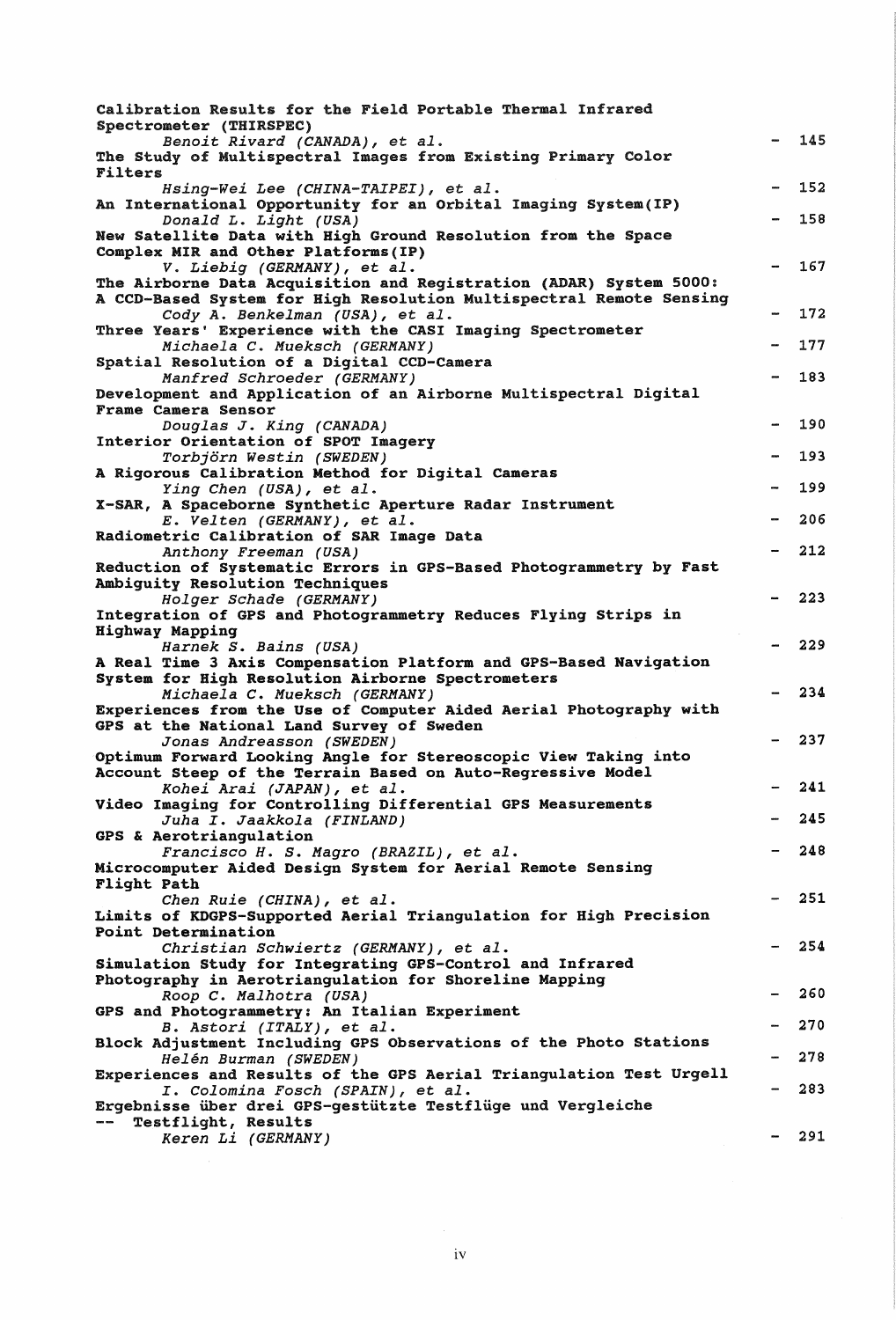| Experience with GPS-Supported Aerial Triangulation            |        |
|---------------------------------------------------------------|--------|
| Peter Friess (GERMANY), et al.                                | $-299$ |
| Handling of Disturbed Kinematic GPS-Data in Block Adjustment  |        |
| Karsten Jacobsen (GERMANY)                                    | $-306$ |
| A Practical Test of a Photogrammetric Project Controlled with |        |
| Airborne GPS                                                  |        |
| Karen Schuckman (USA), et al.                                 | $-312$ |
| An Integrated GPS Flight Management System(IP)                |        |
| Peter M. Connors (USA)                                        | $-317$ |
| Data Synthesis Challenges for the Future                      |        |
| Bill P. Clark (USA)                                           | $-321$ |
| ERS-1 Europe's First Remote Sensing Satellite                 |        |
| Alfred Setzer (GERMANY)                                       | $-325$ |
| Technology Trends in Spaceborne Remote Sensing Instruments    |        |
| Bill P. Clark (USA)                                           | $-333$ |
|                                                               |        |
| AUTHORS and COAUTHORS INDEX - ISPRS COMMISSION I              | $-341$ |
|                                                               |        |
| KEYWORDS INDEX - Volume XXIX, Part B1 - ISPRS COMMISSION I    | 343    |

 $\label{eq:2.1} \frac{1}{\sqrt{2}}\int_{0}^{\infty}\frac{1}{\sqrt{2\pi}}\left(\frac{1}{\sqrt{2\pi}}\right)^{2\alpha} \frac{1}{\sqrt{2\pi}}\int_{0}^{\infty}\frac{1}{\sqrt{2\pi}}\left(\frac{1}{\sqrt{2\pi}}\right)^{\alpha} \frac{1}{\sqrt{2\pi}}\frac{1}{\sqrt{2\pi}}\int_{0}^{\infty}\frac{1}{\sqrt{2\pi}}\frac{1}{\sqrt{2\pi}}\frac{1}{\sqrt{2\pi}}\frac{1}{\sqrt{2\pi}}\frac{1}{\sqrt{2\pi}}\frac{1}{\sqrt{2\pi}}$